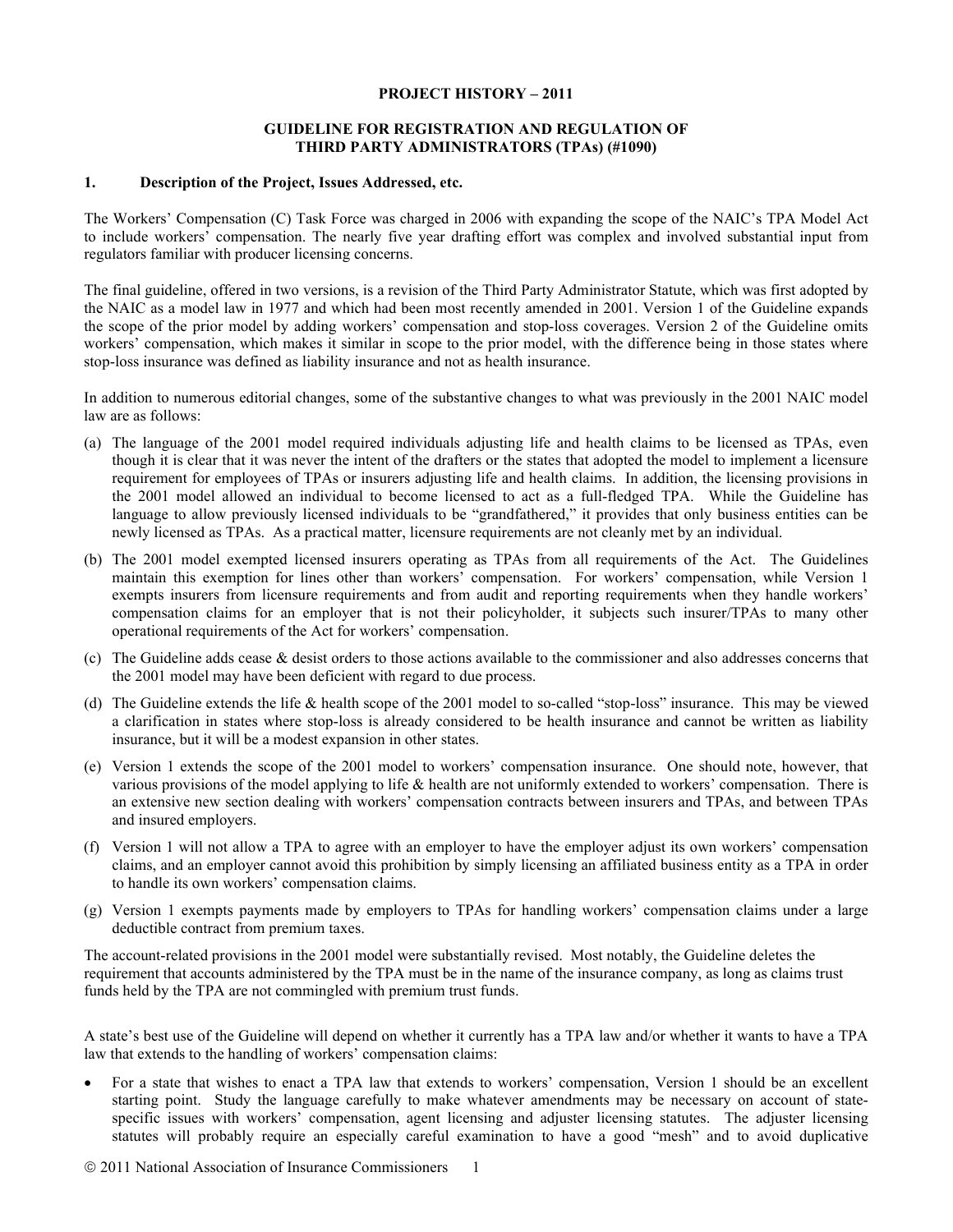requirements, while workers' compensation statutes will need to be studied to determine whether the provisions of this document regarding the rights of employers to involve themselves in claims handling or disputes are in agreement. While part of a possible response to conflicts could be to change adjuster licensing or workers' compensation laws to match this document, it is not the purpose of the Guideline to call for changes to other statutes. Although drafting notes will provide assistance in this regard, one should not skim over sections without drafting notes. There are more state-tostate differences than can be easily summarized by drafting notes.

- A state that already has a TPA law, but that wants to extend it to workers' compensation, will also find Version 1 to be an excellent reference. The advice for such a state is again to review this document carefully, looking to see where it differs from the state's current law and carefully noting where the changes proposed in this document may conflict with the state's other statutes.
- A state with or without a current TPA law, that wants to have a TPA law that does not extend to workers' compensation, is advised to consider Version 2. Version 2 is essentially the same as Version 1, but with provisions and language related to workers' compensation removed. This law still includes stop-loss and other refinements made to the previous NAIC model. Admittedly, the motivation for a state to make changes to its existing laws is likely to depend on whether it has identified a reason that it needs to "fix" its current laws. Absent the identification of any practical problems, states may assign a lower priority to the improvements contained in this document.

# **2. Name of Group Responsible for Drafting the Model and States Participating**

The Large Deductible Study Implementation (C) Working Group of the Workers' Compensation (C) Task Force was the primary author of the draft Guidelines. After the Large Deductible (C) Working Group completed its revisions to the guidelines, it formally referred the recommended changes to the Producer Licensing (EX) Task Force for consideration. The Producer Licensing (EX) Task Force had no changes at the 2011 Spring National Meeting and has recommended adoption of the Guideline by the Property and Casualty (C) Committee and Executive Committee.

# **3. Project Authorized by What Charge and Date First Given to the Group**

# **2006 CHARGES- (Adopted by Plenary on 3/5/06)**

# **WORKERS' COMPENSATION (C) TASK FORCE**

- Appoint a Large Deductible Study Implementation Working Group to assure that the NAIC charges presented in the Findings and Recommendations of the Workers' Compensation Large Deductible Study are properly completed.
- Consider amending the NAIC model law Third-Party Administrator Act to extend it to workers' compensation claims.

# **4. A General Description of the Drafting Process (e.g., drafted by a subgroup, interested parties, the full group, etc). Include any parties outside the members that participated**

The Large Deductible Study Implementation (C) Working Group drafted the Guideline by meeting via conference call and in person for nearly four and a half years. After the Large Deductible (C) Working Group completed its revisions to the guidelines and received feedback from the Regulatory Framework (B) Task Force, it formally referred the recommended changes to the Producer Licensing (EX) Task Force for consideration.

# **5. A General Description of the Due Process (e.g., exposure periods, public hearings, or any other means by which widespread input from industry, consumers and legislators was solicited)**

The drafting was complex. Not only did it require numerous amendments to an already complex statute, drafters encountered places where the original NAIC model could be improved. As a result, the changes include a number of improvements to the prior law, regardless of whether an extension to workers' compensation is desired.

The Subgroup met via conference call on nearly a monthly basis. Current revisions of the Guideline, along with appropriate supplementary materials, were kept on the Subgroup's webpage. Comments were solicited as revisions occurred and these also were posted on the webpage. All parties were invited on the monthly conference calls and kept apprised of the most recent changes to the draft Guideline. Numerous drafts of the Guideline were created until the Subgroup finalized the Guideline in March 2010.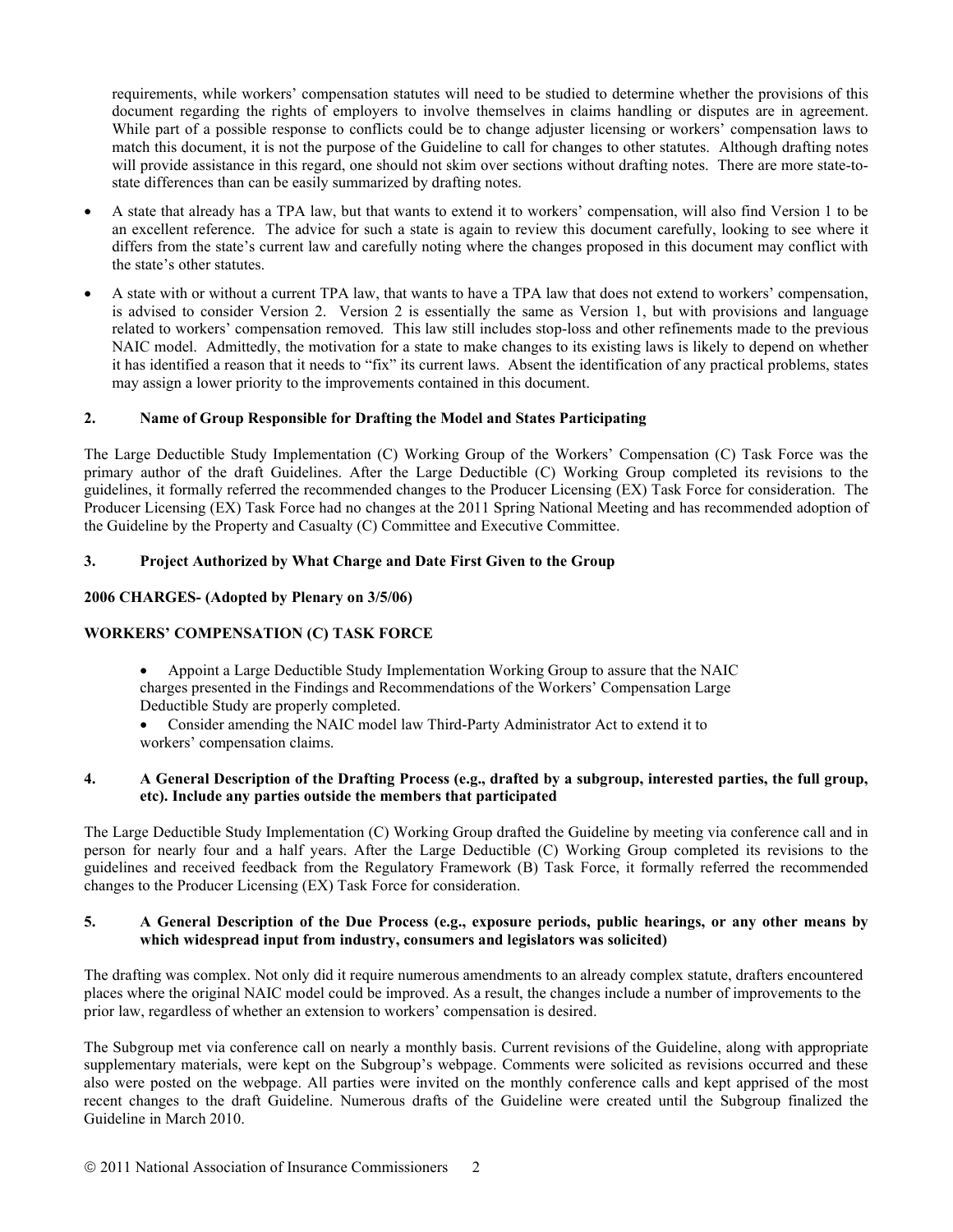# **6. A Discussion of the Significant Issues (items of some controversy raised during the due process and the group's response)**

- *The definition of "Home State"*-There was considerable debate over the state that would have jurisdiction over TPAs that were doing business in more than one state. Task force members sought to create a law that would ensure that only one jurisdiction would have the authority to regulate the TPA.
- *Exemption for Business Entities Performing TPA Work for an Affiliated Insurance Com*pany. There was discussion regarding whether these types of entities should be exempted from the law because the affiliated company would already be subject to regulation. The group finally adopted wording which read: "The insurer is responsible for the acts of the administrator and is responsible for providing all the administrator's books and records to the insurance commissioner, upon a request from the insurance commissioner."
- **7. Any Other Important Information (e.g., amending an accreditation standard).**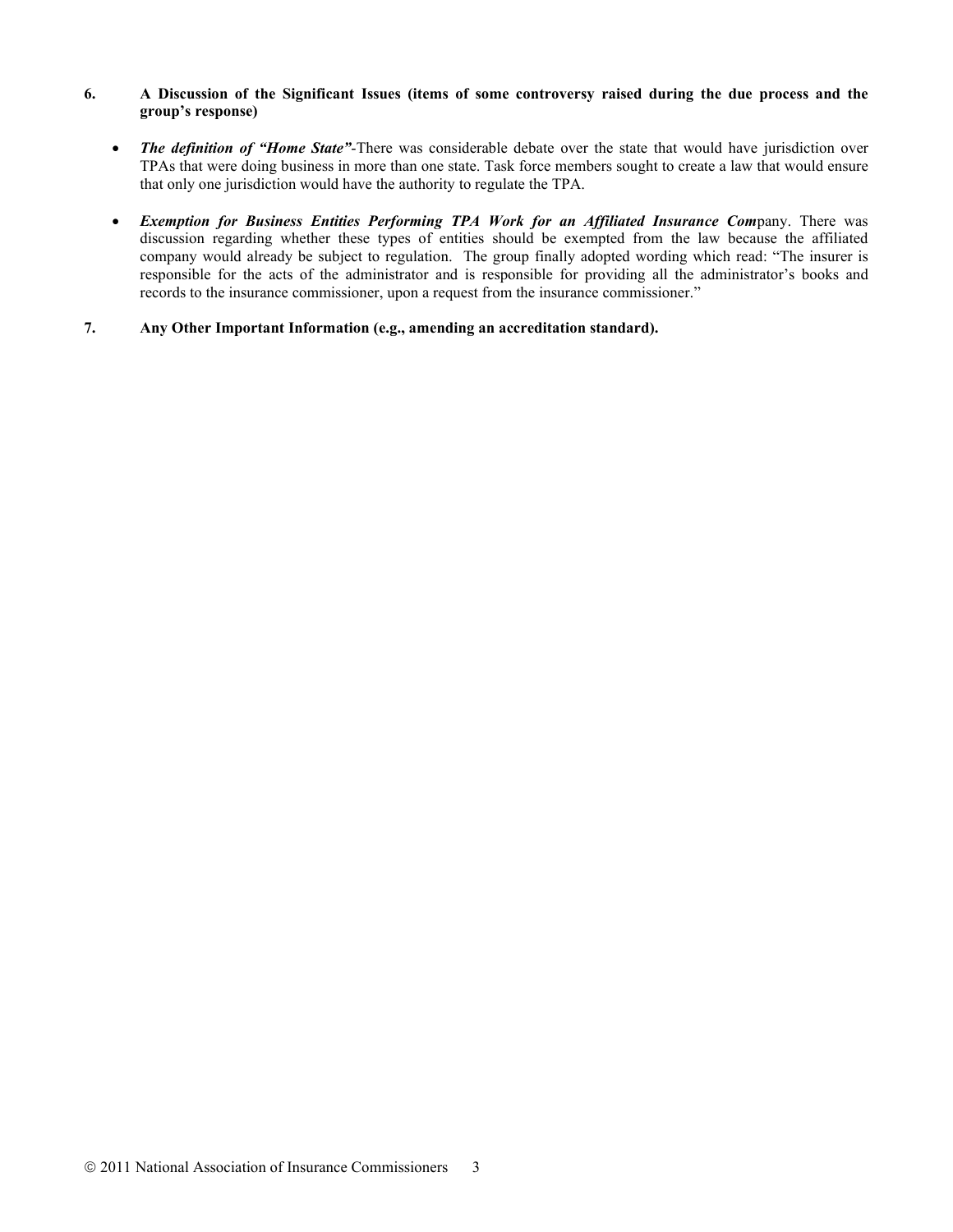## **PROJECT HISTORY - 2001**

# **THIRD PARTY ADMINISTRATOR STATUTE (#90)**

# **1. Project Description**

The Third Party Administrator Statue provides the basic regulatory framework for the licensing of Third Party Administrators (TPAs). The model statute was revised to create a more efficient and streamlined licensing framework. The key revisions focused on licensing reciprocity and the creation of a Uniform Application for TPAs.

# **2. Group Responsible for Drafting Model and States Participating**

The Agent Licensing Working Group of the Market Conduct and Consumer Affairs (D) Committee was responsible for revising the model statute. Gene Reed (DE) and Sam Meyer (SD) co-chaired the working group. The following states were members of the working group: Alabama, Alaska, Arizona California, Colorado, Connecticut, District of Columbia, Florida, Idaho, Illinois, Indiana, Iowa, Kansas, Kentucky, Louisiana, Maryland, Michigan, Minnesota, Missouri, Montana, Nebraska, New Jersey, New Mexico, New York, North Carolina, North Dakota, Oklahoma, Oregon, Pennsylvania, Texas, Virginia, Washington and Wisconsin.

To help facilitate the drafting process, the Agent Licensing Working Group appointed the Third Party Administrator Statute Subgroup. Sue Stead (OH) chaired this subgroup. The initial subgroup was comprised of the District of Columbia, Kentucky and Michigan. As the drafting process proceeded all members of the Agent Licensing Working Group were invited to join the subgroup.

# **3. Charge Authorizing Project**

The D Committee had the following charge during 2001: Appoint a working group to complete the review of the existing NAIC Managing General Agents Model Act and Third Party Administrator Statute. Consider modifications to the models to recognize that there have been and will be changes that will impact the delivery systems of insurance products and that this changing environment will require flexibility in regulating the production of insurance through various methodologies and technologies. Report by the NAIC Fall National Meeting.

# **4. General Description of Drafting Process**

The drafting process was very open as the working group and subgroup solicited comments from all interested parties, including interested regulators, funded consumer representatives and industry representatives. The working group and subgroup also solicited key concerns from interested parties and funded consumer representatives. All of the meetings and conference calls of the working group, subgroup and the Market Conduct and Consumer Affairs (D) Committee were open to all interested parties. All revised drafts of the paper were posted on the NAIC website and circulated for public comment. The working group and subgroup received and reviewed numerous comments from interested parties.

### **5. Significant Issues Raised**

The most significant revision was the adoption of a new section addressing non-resident licensing for TPAs and the creation of a new Uniform Application for Third Party Administrators. While a TPA must obtain a license in each state in which it operates, the model statute clarifies that the home state of TPA is principally responsible for regulating the TPA and determining the good standing of the TPA. The Uniform Application for TPAs may be used for both resident and nonresident licensing and the issuance of new and renewal licenses.

The model statute was revised to require the filing of a Biographical Affidavit and audited financial statements with the home state of the TPA. In addition, each TPA must file an annual report with its home state so the home state regulator of the TPA may make a proper determination regarding the positive net worth and good standing of the TPA.

With input from the ERISA Working Group, the Third Party Administrator Subgroup and the Agent Licensing Working Group concluded the state registration requirement for self-funded ERISA plans is a minimal requirement, is peripheral to an employee benefit plan, and would not lead to preemption of a state law because of the state law impermissibly "relating to" an ERISA plan. At the same time, additional modifications were added to the model statute to ensure a state law based upon the model statute would not impermissibly "relate to" an ERISA plan and be preempted.